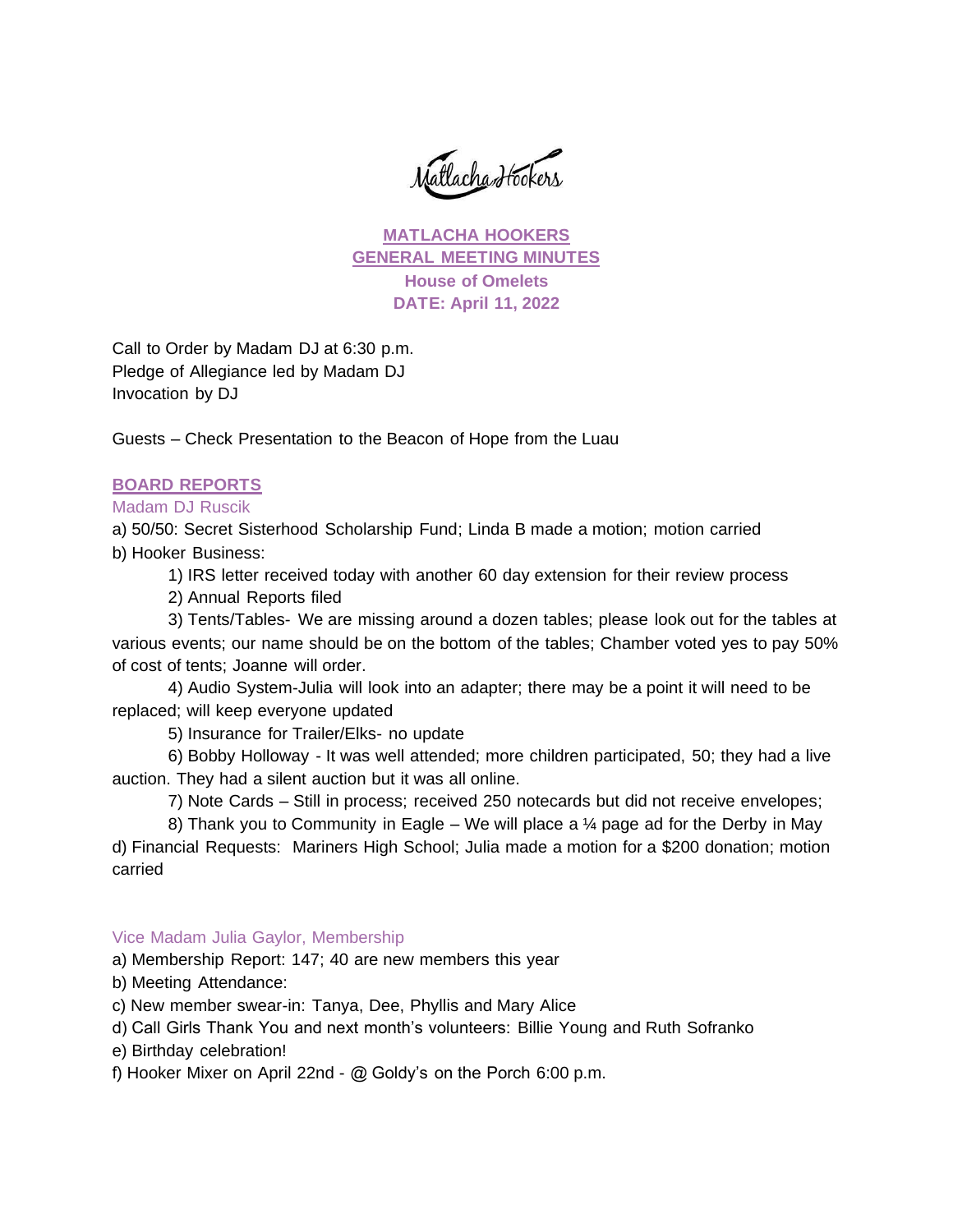## Secretary, Carolyn Ryzanych

a) Review and approval of general minutes; Julia makes a motion to approve: motion carried b) Mail – read thank you letters

Treasurer, Linda Bohacek in Deb's absence

a) Review and approval of financial reports

- Linda B make a motion to approve; motion carried

## Chaplain, Anita Jannotti

- a. Chaplin Report None
- b. Outreach Report- None

# **EVENTS AND ACTIVITIES:**

## 1.Fundraisers

- a) Merchandise Report: Linda/Jill/Jean Made \$1,400 on Saturday in Matlacha;
- b) PIE Derby: Kick off meeting, April 28th location TBD; will be meeting once a month; dates will be in the Herald; Need three Co-Chairs
- c) ArtFest: Final numbers; received a check \$4,400, tips; ArtFest Fort Myers is making a donation of \$1,600 for Scholarship fund.
- d) Island Luau Presented a check to The Beacon of Hope in the amount of \$15,000.; Kick off for next year's event will be on June 20th: Need photos from the Luau, give to Joanne
- e) Bag 'n Tag Report of amount raised-under \$4,000. Monies go to the Scholarship fund; The 3rd Saturday in March is the date for all future Bag 'n Tag events
- f) Scholarships Deadline was Friday, April  $8<sup>th</sup>$  Have 12 applications; we have enough money to provide to all 12 applicants if qualified.

## 2. Community Support

a) Adopt-A-Road: Results 10 volunteers

b) Blood Drive: Saturday, May 7, 2022 co-hosted by Olde Fish House from 10:00am - 3:00pm; Olde Fish House is providing a \$5.00 gift certificate; \$10 electronic gift certificate for donors;

c) Mini MangoMania: Saturday, July 16, 2022 @ Fishers of Men Lutheran Church

d) 4th of July parade. We will have a float!

- e) School supply drive: Karen will publish again in the Herald; need volunteers
- f) F.I.S.H Clothes for Kids: Anita and Lucinda volunteered
- g) Pine Island Food Pantry needs support for the Postal Workers Food Drive;
- h) Island Fest April 23, 2022- Phillips Park; volunteers needed call the Chamber; need a person

to provide overnight security